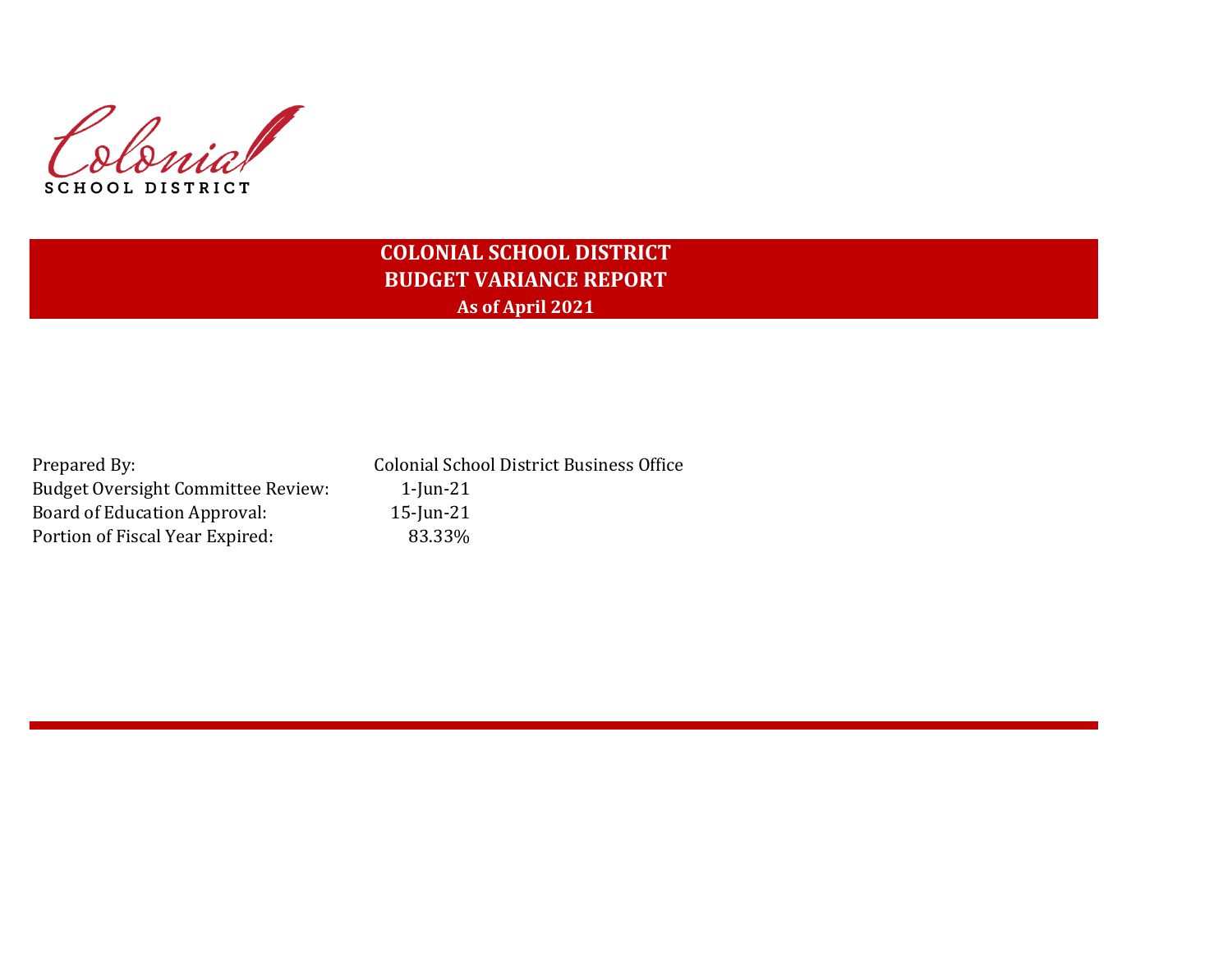#### **COLONIAL SCHOOL DISTRICT BUDGET VARIANCE REPORT FISCAL YEAR 2021 as of April 2021 SUMMARY OF REVENUE**

| SCHOOL DISTRICT                     | <b>Board</b><br>Approved<br><b>Budget</b> | Receipt<br>to Date | Percent<br><b>Received</b> | <b>Variance</b> |
|-------------------------------------|-------------------------------------------|--------------------|----------------------------|-----------------|
| <b>DISCRETIONARY STATE REVENUE</b>  |                                           |                    |                            |                 |
| Division II, AOC                    | \$2,301,663                               | 2,245,221.00       | 97.55%                     | (56, 442.00)    |
| Division III, Equalization          | \$5,136,540                               | 5,158,825.00       | 100.43%                    | 22,285.00       |
| <b>Educational Sustainment Fund</b> | \$1,889,164                               | 2,084,831.00       | 110.36%                    | 195,667.00      |
| <b>SUBTOTAL</b>                     | 9,327,367                                 | 9,488,877.00       | 101.73%                    | 161,510.00      |
| <b>RESTRICTED STATE REVENUE</b>     |                                           |                    |                            |                 |
| Formula Salaries & OEC's            | \$73,428,944                              | 67,342,334.11      | 91.71%                     | (6,086,609.89)  |
| Cafeteria Salaries                  | \$2,957,665                               | 1,524,678.00       | 51.55%                     | (1,432,987.00)  |
| Division II, AOC - Voc              | \$0                                       |                    | 0.00%                      |                 |
| Division II, Energy                 | \$1,380,727                               | 1,380,727.00       | 100.00%                    |                 |
| <b>State Transportation</b>         | \$5,630,651                               | 6,643,244.35       | 117.98%                    | 1,012,593.35    |
| Drivers Ed.                         | \$0                                       |                    | 0.00%                      |                 |
| <b>Unique Alternative</b>           | \$790,000                                 | 555,869.50         | 70.36%                     | (234, 130.50)   |
| <b>Related Services</b>             | \$570                                     | 436.55             | 76.59%                     | (133.45)        |
| Professional Development            | \$0                                       |                    | $0.00\%$                   |                 |
| <b>Technology Block Grant</b>       | \$0                                       |                    | 0.00%                      |                 |
| <b>Student Success Block Grant</b>  | \$697,290                                 | 697,290.00         | 100.00%                    |                 |
| Opportunity funding                 | \$2,158,648                               | 2,158,648.00       | 100.00%                    |                 |
| <b>Other State Revenue</b>          | \$200,000                                 | 145,000.00         | 72.50%                     | (55,000.00)     |
| John G. Leach                       | \$8,444,325                               | 8,282,927.56       | 98.09%                     | (161, 397.44)   |
| ECAP (Pre-K State grant)            | \$287,600                                 | 287,600.00         | 100.00%                    |                 |
| Minor Capital Improvements          | \$845,554                                 | 845,554.00         | 100.00%                    |                 |
| <b>SUBTOTAL</b>                     | 96,821,974                                | 89,864,309.07      | 92.81%                     | (6,957,664.93)  |
| Operational budget reduction        | (1,938,690)                               |                    |                            |                 |
| <b>TOTAL STATE REVENUE</b>          | \$104,210,651                             | 99,353,186.07      | 95.34%                     | (4,857,464.93)  |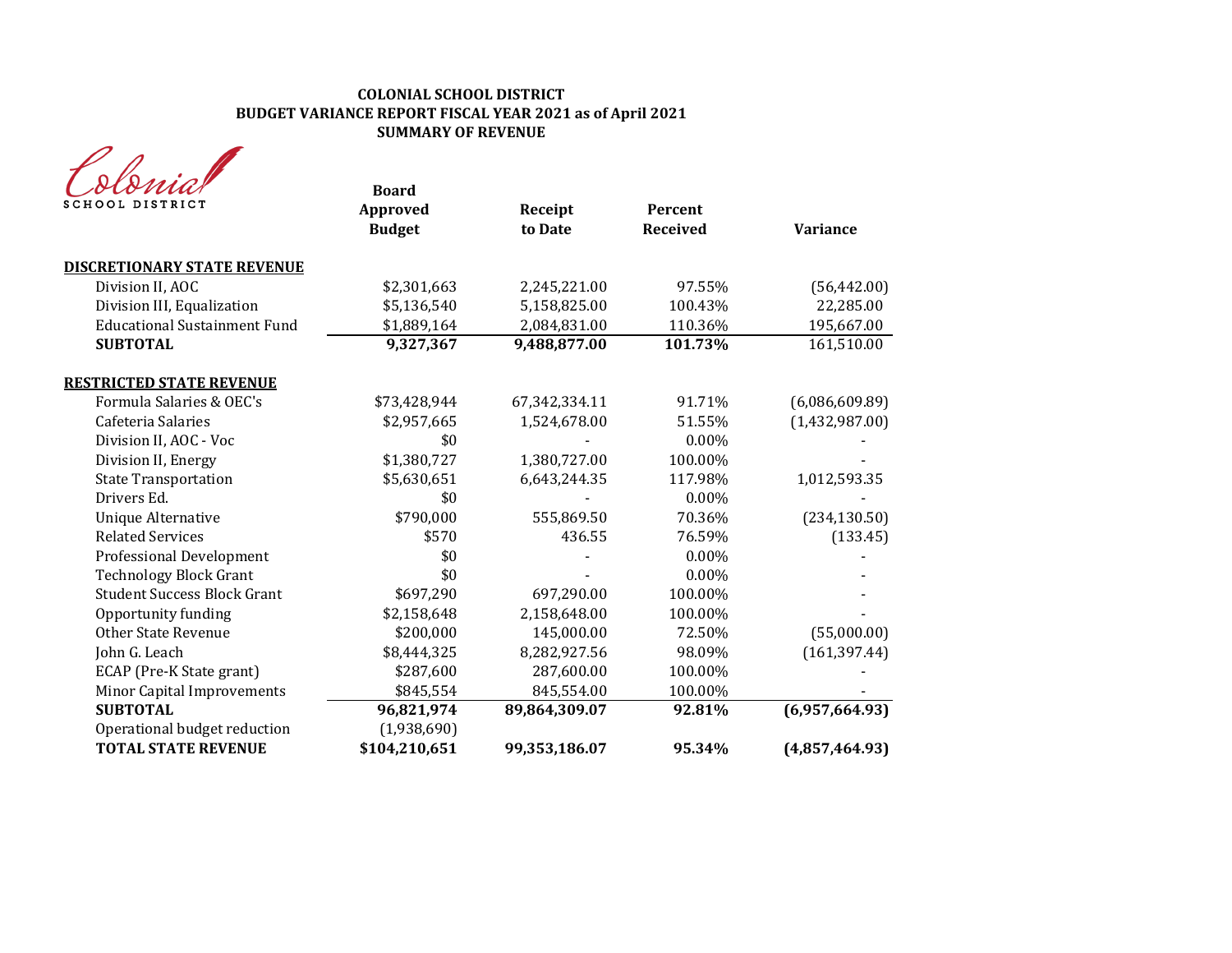| \$9,005,240   | 8,978,956.00                                                                                                                             | 99.71%                                                                                                                                                                 | (26, 284.00)                                                                                                          |
|---------------|------------------------------------------------------------------------------------------------------------------------------------------|------------------------------------------------------------------------------------------------------------------------------------------------------------------------|-----------------------------------------------------------------------------------------------------------------------|
|               |                                                                                                                                          |                                                                                                                                                                        | (30,001.00)                                                                                                           |
| 474,835       | 474,835.00                                                                                                                               | 100.00%                                                                                                                                                                |                                                                                                                       |
| 260,235       | 255,237.00                                                                                                                               | 98.08%                                                                                                                                                                 | (4,998.00)                                                                                                            |
| 106,766       | 106,766.00                                                                                                                               | 100.00%                                                                                                                                                                |                                                                                                                       |
| 737,282       | 737,282.00                                                                                                                               | 100.00%                                                                                                                                                                |                                                                                                                       |
| 4,173,514     | 4,182,229.00                                                                                                                             | 100.21%                                                                                                                                                                | 8,715.00                                                                                                              |
| 119,889       | 119,889.00                                                                                                                               | 100.00%                                                                                                                                                                |                                                                                                                       |
| 2,765,003     | 2,765,003.00                                                                                                                             | 100.00%                                                                                                                                                                |                                                                                                                       |
|               |                                                                                                                                          |                                                                                                                                                                        |                                                                                                                       |
| 68,094,931    | 66,154,863.59                                                                                                                            | 97.15%                                                                                                                                                                 | (1,940,067.41)                                                                                                        |
| (7,713,351)   |                                                                                                                                          | 92.79%                                                                                                                                                                 | 556,080.06                                                                                                            |
| (542, 493)    |                                                                                                                                          | 0.00%                                                                                                                                                                  | 542,493.00                                                                                                            |
| (1,013,942)   | (1,000,355.10)                                                                                                                           | 98.66%                                                                                                                                                                 | 13,586.90                                                                                                             |
| (6, 156, 916) | (6, 156, 915.84)                                                                                                                         | 100.00%                                                                                                                                                                | 0.16                                                                                                                  |
|               |                                                                                                                                          |                                                                                                                                                                        |                                                                                                                       |
|               |                                                                                                                                          |                                                                                                                                                                        | (1,692,973.46)                                                                                                        |
|               |                                                                                                                                          |                                                                                                                                                                        | (243,062.24)                                                                                                          |
| \$2,080,000   | 1,090,248.10                                                                                                                             | 52.42%                                                                                                                                                                 | (989, 751.90)                                                                                                         |
| \$25,000      | 35,000.00                                                                                                                                | 140.00%                                                                                                                                                                | 10,000.00                                                                                                             |
|               |                                                                                                                                          |                                                                                                                                                                        | (130, 791.64)                                                                                                         |
|               |                                                                                                                                          |                                                                                                                                                                        | (16,698.37)                                                                                                           |
| \$2,721,442   | 2,673,156.05                                                                                                                             |                                                                                                                                                                        | (48, 285.95)                                                                                                          |
| \$4,750,000   | 4,750,000.00                                                                                                                             |                                                                                                                                                                        |                                                                                                                       |
| \$6,498,629   | 6,297,131.38                                                                                                                             | 96.90%                                                                                                                                                                 | (201, 497.62)                                                                                                         |
| \$4,384,546   | 4,311,660.26                                                                                                                             | 98.34%                                                                                                                                                                 | (72, 885.74)                                                                                                          |
|               |                                                                                                                                          |                                                                                                                                                                        |                                                                                                                       |
|               |                                                                                                                                          |                                                                                                                                                                        | (803, 174.01)                                                                                                         |
|               |                                                                                                                                          |                                                                                                                                                                        | (19, 227.37)                                                                                                          |
|               |                                                                                                                                          |                                                                                                                                                                        | (122, 121.91)                                                                                                         |
|               |                                                                                                                                          |                                                                                                                                                                        | (504, 321.12)                                                                                                         |
|               |                                                                                                                                          |                                                                                                                                                                        | (157, 503.61)                                                                                                         |
|               | \$48,254,989<br>\$1,313,175<br>\$255,000<br>\$36,750<br>\$49,859,914<br>\$459,621<br>\$4,529,130<br>\$500,000<br>\$25,948,368<br>367,716 | 48,097,485.39<br>808,853.88<br>132,878.09<br>17,522.63<br>49,056,739.99<br>442,922.63<br>4,398,338.36<br>256,937.76<br>24,255,394.54<br>(7, 157, 270.94)<br>337,715.00 | 99.67%<br>61.60%<br>52.11%<br>47.68%<br>98.39%<br>100.00%<br>98.23%<br>96.37%<br>97.11%<br>51.39%<br>93.48%<br>91.84% |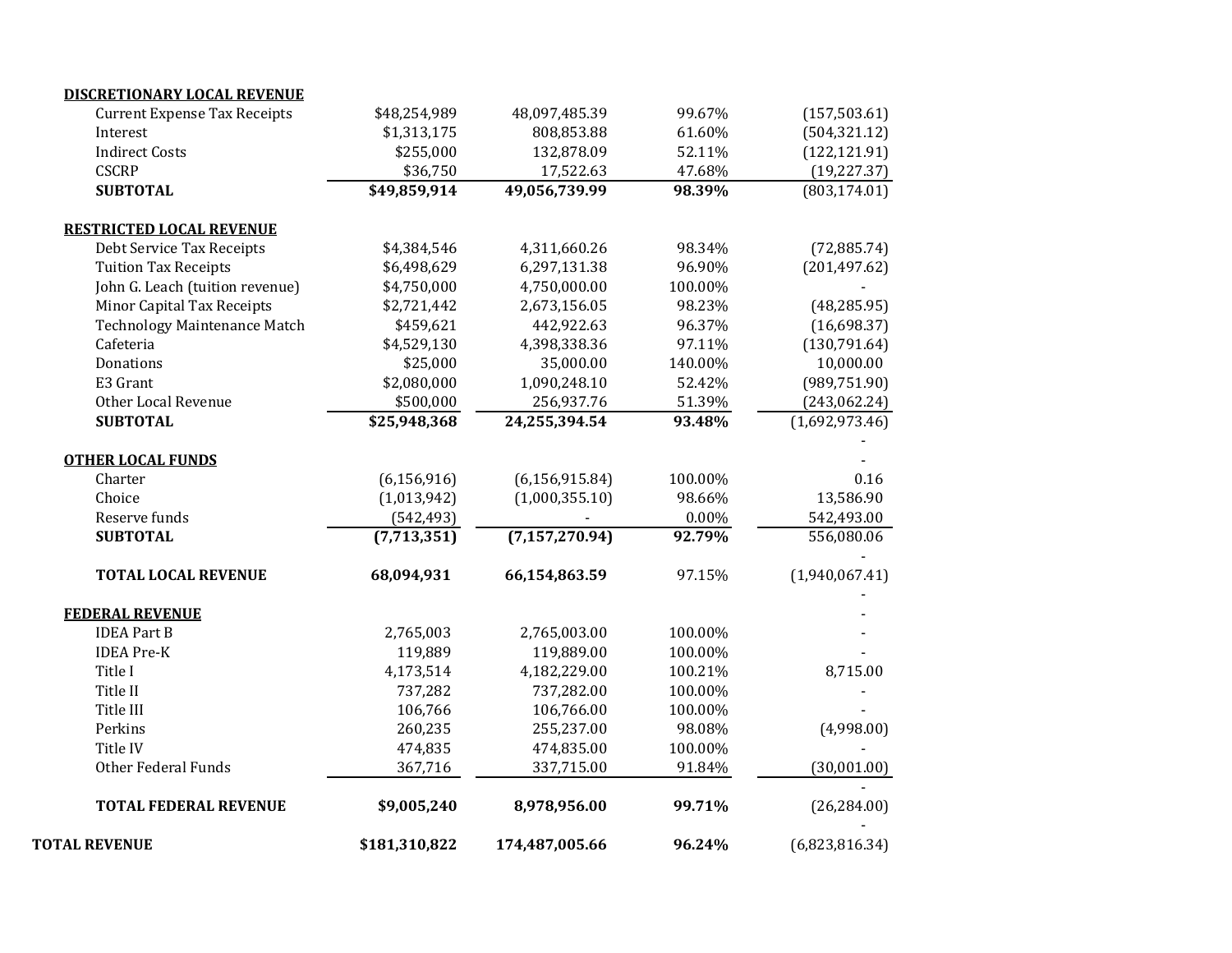

#### **Board COLONIAL SCHOOL DISTRICT BUDGET VARIANCE REPORT FISCAL YEAR 2021 as of April 2021 SUMMARY OF EXPENDITURES**

| <b>EXPENDITURES</b> | o cho che pio i vici |                                     | DUAI U<br><b>Approved</b><br><b>Budget</b> | Encumbrance              | <b>Expenditures</b> | Remaining<br><b>Balance</b> | Percent<br>Obligated | Percent<br>Spent |
|---------------------|----------------------|-------------------------------------|--------------------------------------------|--------------------------|---------------------|-----------------------------|----------------------|------------------|
| <b>Operating</b>    | Program              |                                     |                                            |                          |                     |                             |                      |                  |
|                     |                      | <b>DISCRETIONARY SCHOOL BUDGETS</b> |                                            |                          |                     |                             |                      |                  |
| 9340410A            | 95437                | Carrie Downie Library               | 2,790                                      |                          |                     | 2,790.00                    | $0.00\%$             | 0.00%            |
| 9340410A            | 99999                | Carrie Downie Elementary            | 45,326                                     | 4,779.77                 | 20,378.82           | 20,167.41                   | 55.51%               | 44.96%           |
| 9340412A            | 95437                | Castle Hills Library                | 4,215                                      |                          | 17.99               | 4,197.01                    | 0.43%                | 0.43%            |
| 9340412A            | 99999                | Castle Hills Elementary             | 67,616                                     | 4,048.44                 | 38,508.60           | 25,058.96                   | 62.94%               | 56.95%           |
| 9340418A            | 95437                | Pleasantville Library               | 2,895                                      |                          |                     | 2,895.00                    | $0.00\%$             | 0.00%            |
| 9340418A            | 99999                | Pleasantville Elementary            | 46,458                                     | 557.72                   | 16,506.30           | 29,393.98                   | 36.73%               | 35.53%           |
| 9340420A            | 95437                | <b>Wilmington Manor Library</b>     | 2,340                                      |                          |                     | 2,340.00                    | $0.00\%$             | 0.00%            |
| 9340420A            | 99999                | Wilmington Manor Elementary         | 39,026                                     | 1,736.40                 | 20,243.89           | 17,045.71                   | 56.32%               | 51.87%           |
| 9340422A            | 95437                | Wilbur Library                      | 8,715                                      |                          | 2,500.00            | 6,215.00                    | 28.69%               | 28.69%           |
| 9340422A            | 99999                | Wilbur Elementary                   | 139,976                                    | 5,350.58                 | 57,986.00           | 76,639.42                   | 45.25%               | 41.43%           |
| 9340427A            | 95437                | Southern Library                    | 6,180                                      |                          |                     | 6,180.00                    | 0.00%                | 0.00%            |
| 9340427A            | 99999                | Southern Elementary                 | 101,262                                    | 1,636.76                 | 41,406.28           | 58,218.96                   | 42.51%               | 40.89%           |
| 9340432A            | 95437                | New Castle Library                  | 3,713                                      |                          |                     | 3,713.00                    | $0.00\%$             | 0.00%            |
| 9340432A            | 99999                | New Castle Elementary               | 60,230                                     | 1,393.08                 | 15,153.17           | 43,683.75                   | 27.47%               | 25.16%           |
| 9340456A            | 95437                | Eisenberg Library                   | 3,503                                      |                          | 1,381.80            | 2,121.20                    | 39.45%               | 39.45%           |
| 9340456A            | 99999                | <b>Eisenberg Elementary</b>         | 56,796                                     | 824.47                   | 16,201.81           | 39,769.72                   | 29.98%               | 28.53%           |
| 9340470A            | 95437                | <b>Gunning Bedford Library</b>      | 8,018                                      |                          | 6,137.40            | 1,880.60                    | 76.55%               | 76.55%           |
| 9340470A            | 99999                | <b>Gunning Bedford Middle</b>       | 137,972                                    | 11,157.05                | 65,679.33           | 61,135.62                   | 55.69%               | 47.60%           |
| 9340474A            | 95437                | George Read Library                 | 5,685                                      | $\overline{\phantom{a}}$ | $\blacksquare$      | 5,685.00                    | $0.00\%$             | $0.00\%$         |
| 9340474A            | 99999                | George Read Middle                  | 101,794                                    | 25,326.80                | 32,305.84           | 44,161.36                   | 56.62%               | 31.74%           |
| 9340476A            | 95437                | McCullough Library                  | 5,708                                      |                          |                     | 5,708.00                    | 0.00%                | 0.00%            |
| 9340476A            | 99999                | McCullough Middle                   | 103,058                                    | 7,149.43                 | 37,058.00           | 58,850.57                   | 42.90%               | 35.96%           |
| 9340490A            | 95048                | William Penn - ROTC                 | 5,000                                      |                          | 4,764.76            | 235.24                      | 95.30%               | 95.30%           |
| 9340490A            | 95073                | William Penn - Music Choir          | 24,795                                     | 4,664.00                 | 552.88              | 19,578.12                   | 21.04%               | 2.23%            |
| 9340490A            | 95437                | William Penn - Library              | 17,228                                     |                          | 16,051.23           | 1,176.77                    | 93.17%               | 93.17%           |
| 9340490A            | 95468                | William Penn - Summer School        | 7,695                                      |                          |                     | 7,695.00                    | 0.00%                | 0.00%            |
| 9340490A            | 95602                | William Penn - Athletics            | 155,000                                    | 28,812.29                | 114,115.54          | 12,072.17                   | 92.21%               | 73.62%           |
| 9340490A            | 99999                | William Penn High School            | 303,416                                    | 34,031.84                | 201,640.80          | 67,743.36                   | 77.67%               | 66.46%           |
|                     |                      | <b>SUBTOTAL</b>                     | 1,466,410                                  | 131,468.63               | 708,590.44          | 626,350.93                  | 57.29%               | 48.32%           |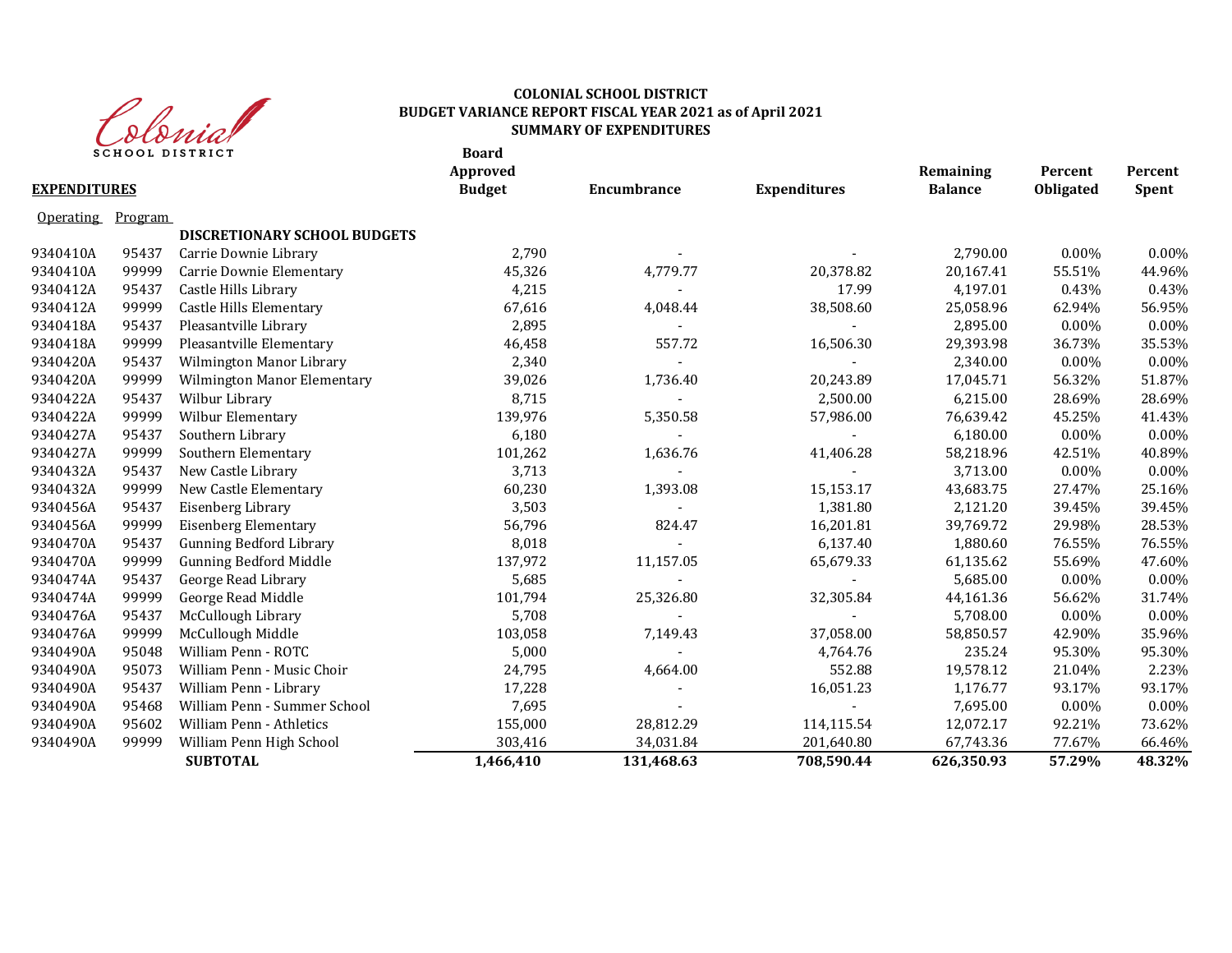|          |       | SUBTOTAL - DISCRETIONARY         | 44,686,568 | 612,306.27 | 36,960,781.66 | 7,117,880.07 | 84.08%   | 82.71%   |
|----------|-------|----------------------------------|------------|------------|---------------|--------------|----------|----------|
| 99970680 | 95488 | <b>Visiting Teachers</b>         | 3,600      | 94.08      | 2,850.90      | 655.02       | 81.81%   | 79.19%   |
| 99970680 | 99999 | <b>School Supervision</b>        | 54,000     | 4,043.07   | 21,452.70     | 28,504.23    | 47.21%   | 39.73%   |
| 99960200 | 99531 | <b>Custodial Services</b>        | 500,000    | 61,978.65  | 318,823.09    | 119,198.26   | 76.16%   | 63.76%   |
| 99940050 | 99999 | <b>Facilities Maintenance</b>    | 1,100,000  | 266,543.05 | 728,140.27    | 105,316.68   | 90.43%   | 66.19%   |
| 99950000 | 99999 | Personnel                        | 41,400     | 1,021.09   | 21,909.83     | 18,469.08    | 55.39%   | 52.92%   |
| 99940400 | 99999 | Local Salaries & Benefits        | 39,042,279 | 64,458.76  | 34,065,260.68 | 4,912,559.56 | 87.42%   | 87.25%   |
| 99940000 | 99999 | <b>Business Office</b>           | 38,070     |            | 33,820.18     | 4,249.82     | 88.84%   | 88.84%   |
| 99930400 | 99999 | Behavioral Health                | 18,000     |            | 12,484.78     | 5,515.22     | 69.36%   | 69.36%   |
| 99930300 | 99999 | <b>Student Services</b>          | 18,000     |            | 5,214.91      | 12,785.09    | 28.97%   | 28.97%   |
| 99920700 | 99999 | Middle school Athletics          | 54,000     |            | 2,190.00      | 51,810.00    | 4.06%    | 4.06%    |
| 99920110 | 99519 | Security/Constables              | 595,000    | 101.95     | 442,779.29    | 152,118.76   | 74.43%   | 74.42%   |
| 99920100 | 99999 | <b>Discipline Programs</b>       | 166,500    | 36,374.00  | 30,032.00     | 100,094.00   | 39.88%   | 18.04%   |
| 99920000 | 90850 | Music/Art Curriculum             | 40,500     | 1,700.50   | 32,394.58     | 6,404.92     | 84.19%   | 79.99%   |
| 99920000 | 95435 | Common Core/Curriculum           | 225,000    |            |               | 225,000.00   | $0.00\%$ | $0.00\%$ |
| 99920000 | 99999 | Curriculum/Instruction           | 112,500    | 93.70      | 3,710.17      | 108,696.13   | 3.38%    | 3.30%    |
| 99910115 | 99999 | Assistant Superintendent 2       | 13,500     |            | 3,318.30      | 10,181.70    | 24.58%   | 24.58%   |
| 99910110 | 99999 | Assistant Superintendent 1       | 13,500     |            | 5,192.00      | 8,308.00     | 38.46%   | 38.46%   |
| 99970675 | 95430 | <b>Elementary Wellness</b>       | 85,000     |            | 65,001.92     | 19,998.08    | 76.47%   | 76.47%   |
| 99970600 | 95060 | Preschool Expansion              | 121,500    |            | 51,257.97     | 70,242.03    | 42.19%   | 42.19%   |
| 99910100 | 99999 | Superintendent                   | 16,200     | 206.00     | 2,595.93      | 17,798.07    | 17.30%   | 16.02%   |
| 99910010 | 95405 | District Choice                  | 4,000      |            | 661.87        | 3,338.13     | 16.55%   | 16.55%   |
| 99910010 | 99999 | District Administration          | 250,500    | 128,387.09 | 144,663.78    | (22, 550.87) | 109.00%  | 57.75%   |
| 99910010 | 95411 | Copy Center                      | 235,000    | 473.26     | 153,876.64    | 80,650.10    | 65.68%   | 65.48%   |
| 99910000 | 99999 | <b>Public Communications</b>     | 20,200     |            | 3,936.66      | 16,263.34    | 19.49%   | 19.49%   |
| 99910000 | 95052 | Marketing                        | 60,600     | 8,875.52   | 29,826.95     | 21,897.53    | 63.87%   | 49.22%   |
| 99900300 | 99999 | <b>General District Expenses</b> | 1,029,219  |            | 610,816.14    | 418,402.86   | 59.35%   | 59.35%   |
| 99900300 | 95494 | Teacher of the Year              | 12,500     | 792.55     | 1,691.28      | 10,016.17    | 19.87%   | 13.53%   |
| 99900300 | 95228 | Substitutes & Homebound          | 675,000    | 6,710.00   | 73,623.60     | 594,666.40   | 11.90%   | 10.91%   |
| 99900100 | 99999 | Legal                            | 110,000    | 30,453.00  | 68,775.33     | 10,771.67    | 90.21%   | 62.52%   |
| 99900000 | 99999 | <b>Board of Education</b>        | 31,000     |            | 24,479.91     | 6,520.09     | 78.97%   | 78.97%   |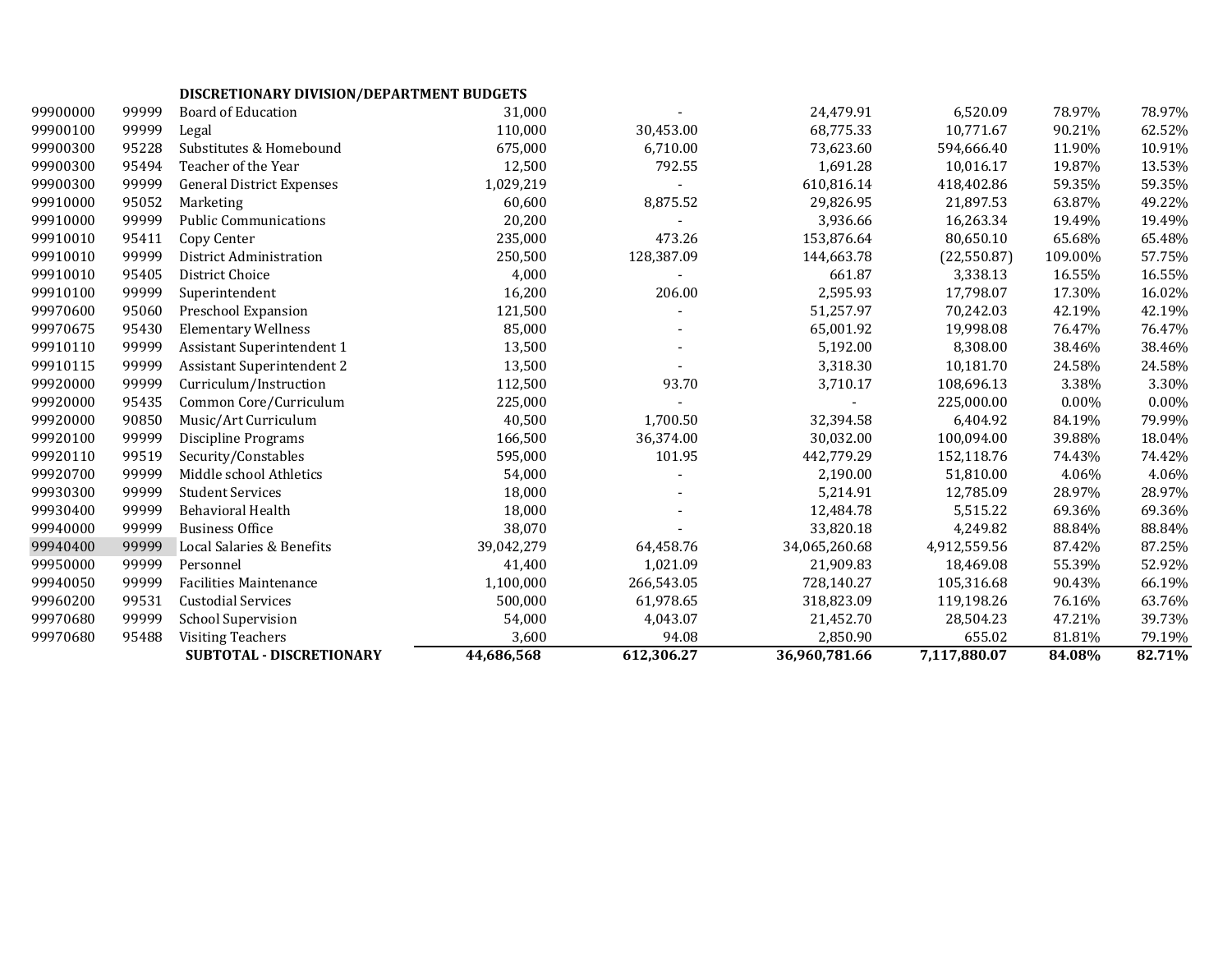|          |       | <b>RESTRICTED FUNDING WITH LOCAL INVESTMENT</b> |             |              |               |               |         |         |
|----------|-------|-------------------------------------------------|-------------|--------------|---------------|---------------|---------|---------|
| 99940810 | 99999 | Tech Equipment & Repair                         | 1,875,000   | 886,352.86   | 1,218,819.96  | (230, 172.82) | 112.28% | 65.00%  |
| 99960200 | 95419 | Energy/Utilities                                | 1,075,000   | 274,963.78   | 1,066,895.13  | (266, 858.91) | 124.82% | 99.25%  |
| 99960400 | 99999 | Transportation                                  | 7,620,345   | 503,369.80   | 6,504,856.32  | 612,118.88    | 91.97%  | 85.36%  |
|          |       | SUBTOTAL - RESTRICTED/LOCAL                     | 10,570,345  | 1,664,686.44 | 8,790,571.41  | 115,087.15    | 98.91%  | 83.16%  |
|          |       | <b>OTHER RESTRICTED BUDGETS</b>                 |             |              |               |               |         |         |
| 99920200 | 99999 | Extra Time                                      | 270,000     |              | 53,104.11     | 216,895.89    | 19.67%  | 19.67%  |
| 99920500 | 99999 | Professional Development                        | 116,171     |              | 24,091.88     | 92,079.12     | 20.74%  | 20.74%  |
| 99920800 | 99999 | Drivers Education                               | 25,172      |              | 6,310.29      | 18,861.71     | 25.07%  | 25.07%  |
| 99921000 | 95512 | <b>Opportunity Funds Personnel</b>              | 1,202,487   |              | 386.367.92    | 816.119.08    | 32.13%  | 32.13%  |
| 99921000 | 99999 | <b>Opportunity Funds Programming</b>            | 822,404     | 124,980.00   | 596,928.41    | 100,495.59    | 87.78%  | 72.58%  |
| 99921000 | 95063 | Opp Funds Mental Health & Reading               | 684,239     |              | 324,853.68    | 359,385.32    | 47.48%  | 47.48%  |
| 99940200 | 99999 | Division I Salaries                             | 73,428,944  |              | 64,776,884.08 | 8,652,059.92  | 88.22%  | 88.22%  |
| 99940300 | 99999 | Division II Vocational                          | 161,352     | 36,160.00    | 56.854.10     | 68.337.90     | 57.65%  | 35.24%  |
| 99940410 | 95037 | <b>Immersion Funding</b>                        | 40,482      | 10,630.48    | 12,655.36     | 17,196.16     | 57.52%  | 31.26%  |
| 99940410 | 99999 | Competitive Grants - State                      | 145,000     |              | 27,951.13     | 117,048.87    | 19.28%  | 19.28%  |
| 99940500 | 99999 | <b>Federal Funds</b>                            | 9,005,240   | 360,107.02   | 1,374,551.20  | 7,270,581.78  | 19.26%  | 15.26%  |
| 99940700 | 99999 | Private Grants/Donations                        | 25,000      |              | 29.425.00     | (4,425.00)    | 117.70% | 117.70% |
| 99960000 | 99999 | <b>Child Nutrition Operations</b>               | 9,145,000   | 281.62       | 6,074,811.12  | 3,069,907.26  | 66.43%  | 66.43%  |
| 99970000 | 99999 | Debt Service                                    | 4,384,546   |              | 4,314,869.42  | 69,676.58     | 98.41%  | 98.41%  |
| 99970680 | 99562 | SSBG K-3 Basic                                  | 461,331     |              | 205,790.48    | 255,540.52    | 44.61%  | 44.61%  |
| 99970680 | 95063 | SSBG K-4 Reading                                | 729,743     |              | 360,489.73    | 369,253.27    | 49.40%  | 49.40%  |
| 99990050 | 99999 | E3 Grant                                        | 2,080,000   | 28,695.00    | 1,252,884.37  | 798,420.63    | 61.61%  | 60.23%  |
| 99970200 | 99999 | Minor Capital                                   | 1,409,257   | 40,669.76    | 1,749,204.32  | (380, 617.08) | 127.01% | 124.12% |
| 99970600 | 99768 | ECAP (State Pre-K grant)                        | 287,600     | 2,000.00     | 267,697.68    | 17,902.32     | 93.78%  | 93.08%  |
|          |       | <b>SUBTOTAL - RESTRICTED</b>                    | 104,423,968 | 603,523.88   | 81,895,724.28 | 21,924,719.84 | 79.00%  | 78.43%  |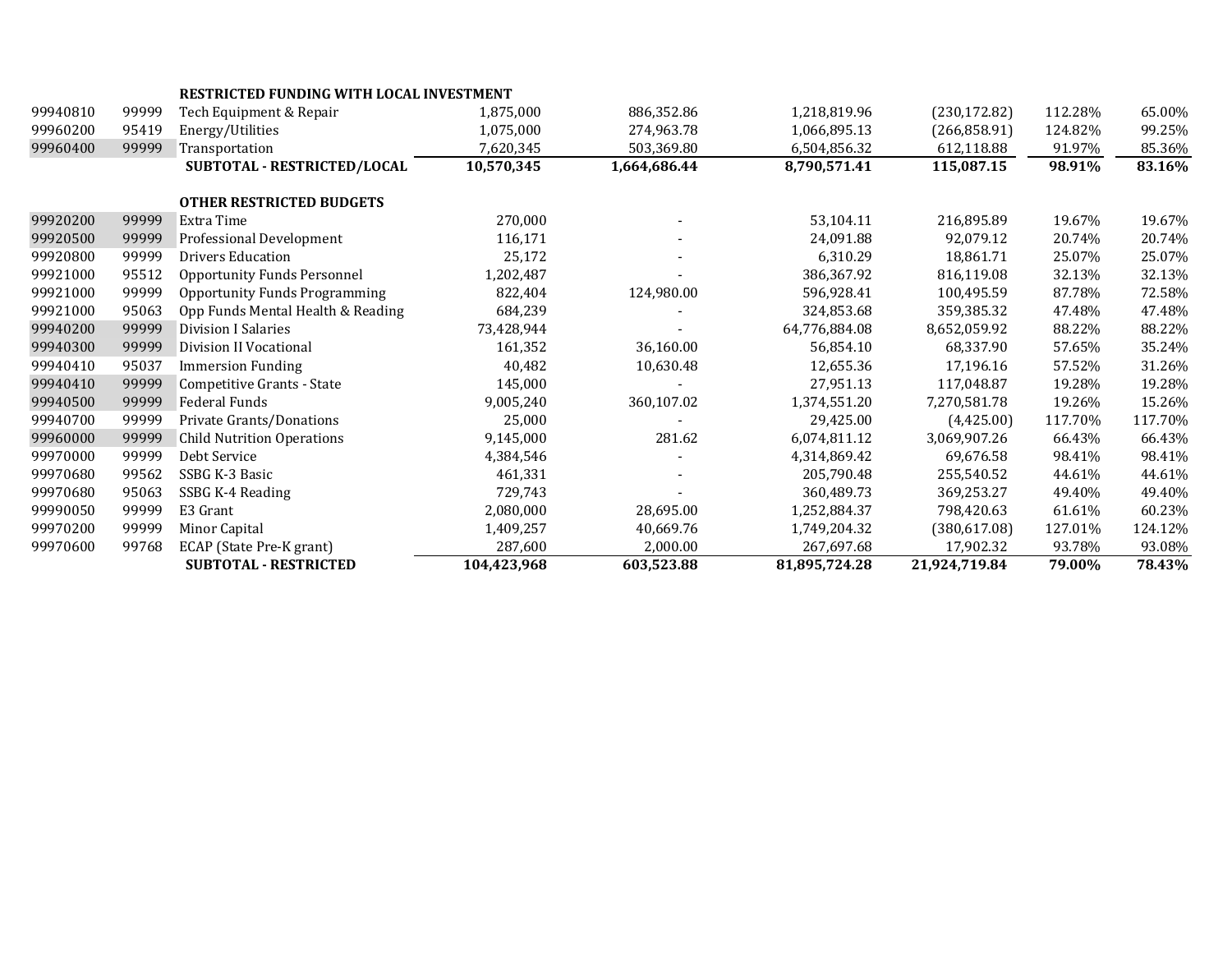|                           |       | <b>RESTRICTED TUITION FUNDED BUDGETS</b> |             |              |               |              |         |         |
|---------------------------|-------|------------------------------------------|-------------|--------------|---------------|--------------|---------|---------|
| 99970600                  | 95030 | Preschool                                | 79,844      | 5,631.67     | 42,949.37     | 31,262.96    | 60.84%  | 53.79%  |
| 99970600                  | 99532 | PreK General Expenses                    | 1,115,000   | 202,261.89   | 672.248.75    | 240,489.36   | 78.43%  | 60.29%  |
| 9340427A                  | 95217 | Southern ILC                             | 62,937      | 25,779.17    | 9,008.55      | 28,149.28    | 55.27%  | 14.31%  |
| 9340427A                  | 99532 | Southern ILC Payroll                     | 333,000     |              | 218,381.90    | 114,618.10   | 65.58%  | 65.58%  |
| 9340427A                  | 95207 | Southern CASL                            | 41,675      | 5,235.33     | 18,398.94     | 18,040.73    | 56.71%  | 44.15%  |
| 9340427A                  | 99530 | Southern CASL Payroll                    | 295,000     |              | 200,039.15    | 94,960.85    | 67.81%  | 67.81%  |
| 9340470A                  | 95217 | Gunning Bedford ILC                      | 41,675      | 7,587.57     | 27,339.15     | 6,748.28     | 83.81%  | 65.60%  |
| 9340470A                  | 99532 | <b>GB ILC Payroll</b>                    | 232,000     |              | 87,023.20     | 144,976.80   | 37.51%  | 37.51%  |
| 9340470A                  | 95207 | <b>Gunning Bedford CASL</b>              | 34,020      | 361.97       | 5,856.71      | 27,801.32    | 18.28%  | 17.22%  |
| 9340470A                  | 99530 | <b>GB CASL Payroll</b>                   | 225,000     |              | 89,415.00     | 135,585.00   | 39.74%  | 39.74%  |
| 9340490A                  | 95207 | WPHS CASL                                | 33,300      |              | 12,973.68     | 20,326.32    | 38.96%  | 38.96%  |
| 9340490A                  | 99530 | <b>WPHS CASL Payroll</b>                 | 135,000     |              | 118,192.93    | 16,807.07    | 87.55%  | 87.55%  |
| 9340522A                  | 99532 | Wallin General Expenses                  | 835,000     | 4,793.62     | 606,287.43    | 223,918.95   | 73.18%  | 72.61%  |
| 9340522A                  | 99999 | Wallin Principal                         | 35,459      | 13,894.13    | 7,059.50      | 14,505.37    | 59.09%  | 19.91%  |
| 99920300                  | 99999 | LEP/ESL                                  | 590,000     |              | 439,192.69    | 150,807.31   | 74.44%  | 74.44%  |
| 99921050                  | 99999 | <b>Special Education Services</b>        | 450,000     | 173,828.55   | 262,662.29    | 13,509.16    | 97.00%  | 58.37%  |
| 99930200                  | 95454 | Private Placement                        | 850,000     | 342,419.37   | 513,856.20    | (6,275.57)   | 100.74% | 60.45%  |
| 99930200                  | 99999 | In State Tuition                         | 475,000     | 29,336.00    | 72,006.44     | 373,657.56   | 21.34%  | 15.16%  |
| 99930200                  | 95236 | <b>Exceptional Children Payroll</b>      | 450,000     |              | 138,555.00    | 311,445.00   | 30.79%  | 30.79%  |
| 99930300                  | 99546 | <b>Assistive Technology</b>              | 15,000      |              | 17,469.69     | (2,469.69)   | 116.46% | 116.46% |
|                           |       | <b>SUBTOTAL - TUITION</b>                | 6,328,910   | 811,129.27   | 3,558,916.57  | 1,958,864.16 | 69.05%  | 56.23%  |
| See detailed budget       |       | <b>Leach - Special School</b>            | 13,644,221  | 96,876.01    | 10,245,663.92 | 3,301,681.07 | 75.80%  | 75.09%  |
|                           |       | <b>COVID 19 Spending</b>                 |             | 1,472,028.81 | 811,009.13    |              |         |         |
| <b>TOTAL EXPENDITURES</b> |       |                                          | 181,120,422 | 5,392,019    | 142,971,257   | 35,044,583   | 81.91%  | 78.94%  |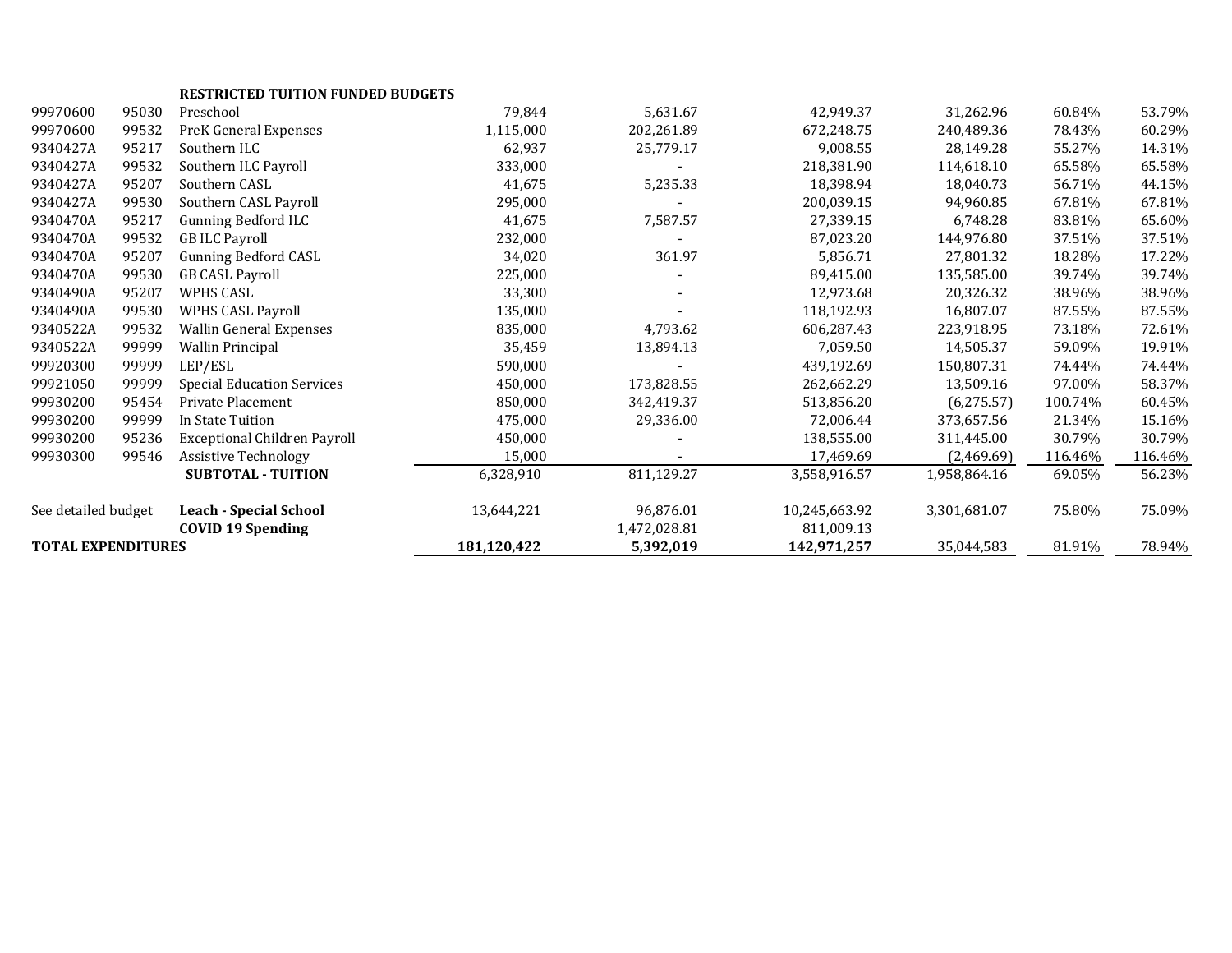The amounts below represent COVID related expenses that are going to remain embedded in the operating units shown. The total amount shown below is included as the COVID 19 Spending in the previous section.

|                                    | <b>Operating Unit</b> | Encumbrance        | Expenditure      |
|------------------------------------|-----------------------|--------------------|------------------|
|                                    |                       | \$<br>1,472,028.81 | \$<br>811,009.13 |
| Carrie Downie                      | 9340410A              | \$                 | \$<br>13,711.22  |
| <b>Castle Hills</b>                | 9340412A              | \$                 | \$<br>1,595.00   |
| Pleasantville                      | 9340418A              | \$                 | \$<br>3,447.00   |
| Wilmington Manor                   | 9340420A              | \$<br>117.60       | \$<br>2,106.68   |
| Wilbur                             | 9340422A              | \$<br>207.06       | \$<br>45,698.40  |
| Southern                           | 9340427A              | \$                 | \$<br>4,148.83   |
| Eisenberg                          | 9340456A              | \$                 | \$<br>3,960.35   |
| <b>Gunning Bedford</b>             | 9340470A              | \$                 | \$<br>12,727.90  |
| George Read                        | 9340474A              | \$                 | \$<br>4,090.83   |
| McCullough                         | 9340476A              | \$<br>838.52       | \$<br>8,922.18   |
| William Penn                       | 9340490A              | \$                 | \$<br>28,521.55  |
| Leach                              | 9340514A              | \$                 | \$<br>199.70     |
| Wallin                             | 9340522A              | \$                 | \$<br>6,994.75   |
| <b>Board of Education</b>          | 99900000              | \$                 | \$<br>2,240.00   |
| <b>General District</b>            | 99900300              | \$                 | \$<br>29,524.04  |
| Communications                     | 99910000              | \$                 | \$<br>5,222.24   |
| Superintendent                     | 99910100              | \$                 | \$<br>40.96      |
| Asst Superintendent                | 99910115              | \$                 | \$<br>4,404.30   |
| <b>irriculum &amp; Instruction</b> | 99920000              | \$<br>1,871.50     | \$<br>69,048.10  |
| Security                           | 99920110              | \$                 | \$<br>12,630.86  |
| Special Educaton                   | 99921050              | \$                 | \$<br>4,549.38   |
| <b>Assistive Technology</b>        | 99930300              | \$                 | \$<br>393.77     |
| <b>Behavioral Health</b>           | 99930400              | \$                 | \$<br>19,398.14  |
| <b>Business</b>                    | 99940000              | \$                 | \$<br>70.97      |
| <b>Facilities Maintenance</b>      | 99940050              | \$<br>1,294.61     | \$<br>44,131.81  |
| <b>Division I Salaries</b>         | 99940200              | \$                 | \$<br>2,852.46   |
| <b>Local Salaries</b>              | 99940400              | \$                 | \$<br>145,204.45 |
| Technology                         | 99940810              | \$<br>1,463,000.00 | \$<br>216,166.39 |
| Personnel                          | 99950000              | \$                 | \$<br>500.00     |
| Utilties/Operations                | 99960200              | \$<br>4,571.76     | \$<br>88,299.97  |
| <b>State Transportation</b>        | 99960300              | \$                 | \$<br>8,229.03   |
| <b>Local Transportation</b>        | 99960400              | \$                 | \$<br>249.03     |
| Pre-K                              | 99970600              | \$<br>127.76       | \$<br>21,728.84  |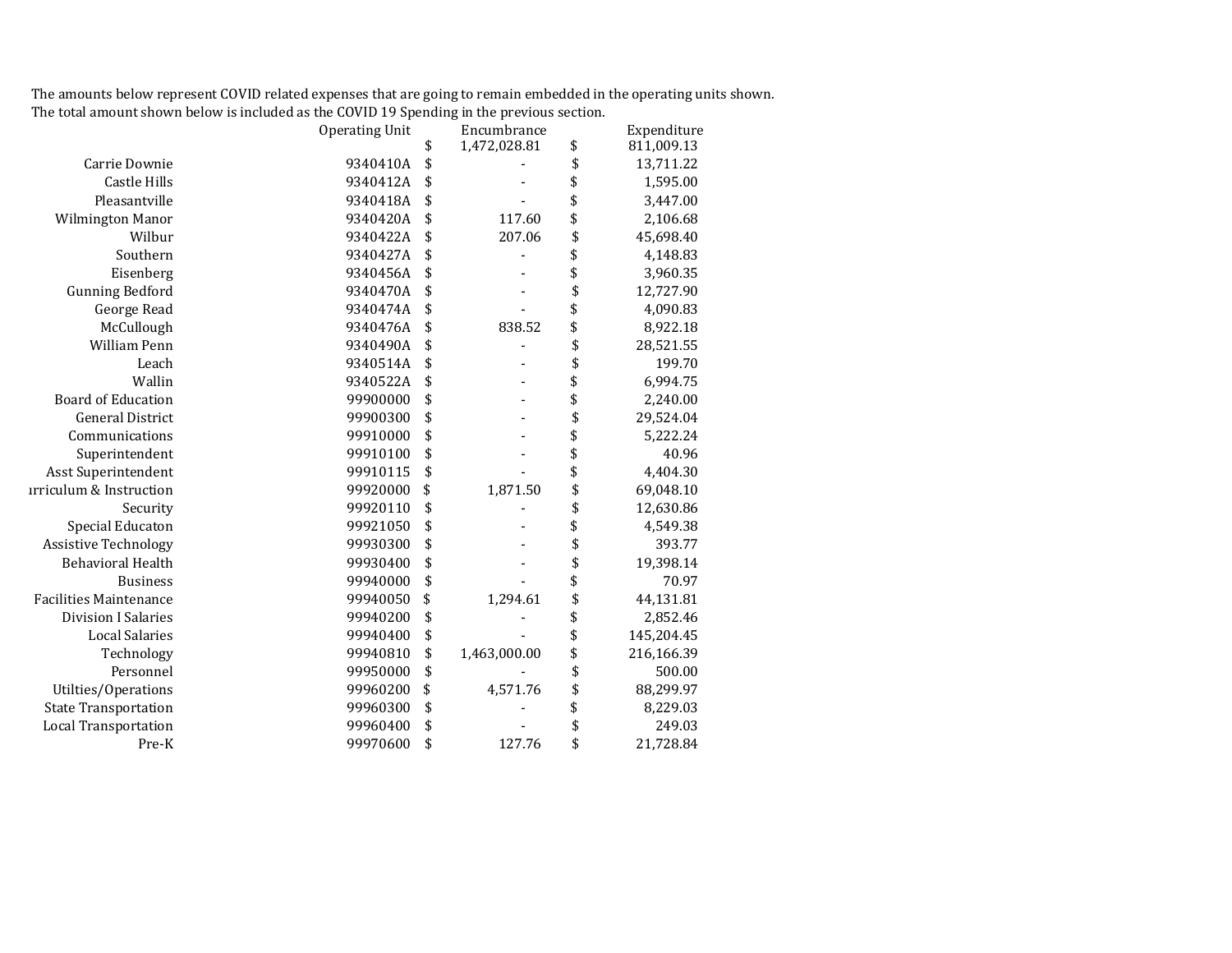

#### **COLONIAL SCHOOL DISTRICT BUDGET VARIANCE REPORT FISCAL YEAR 2021 as of April 2021 DETAIL COST CENTERS**

**EXPENDITURES Operating Program Board Remaining Percent Percent Budget Encumbrance Expenditures Balance Obligated Spent General District Expenses - Summarized on page 6 - Detail of budget** 99900300 99999 Audit 10,000 - - 10,000.00 0.00% 0.00% Insurance 250,647 - 250,647.00 - 100.00% 100.00% Data Service Center 418,572 210,645.10 207,926.90 50.32% 50.32% One Time Items 250,000 - 120,000.00 130,000.00 48.00% 48.00% Contingency 100,000 - 29,524.04 70,475.96 29.52% 29.52% **TOTAL EXPENDITURES** 1,029,219 - 610,816.14 418,402.86 59.35% 59.35% **CHILD NUTRITION**  99960000 95512 Personnel 5,800,000 - 4,461,889.61 1,338,110.39 76.93% 76.93% 99960000 95404 Food 2,500,000 - 1,481,674.60 1,018,325.40 59.27% 59.27% 99960000 95116 Miscellaneous 125,000 281.62 31,037.66 93,680.72 25.06% 24.83% 99960000 95493 Supplies 320,000 - 27,770.18 292,229.82 8.68% 8.68% 99960000 99555 Indirect Cost 0 - - - 0.00% 0.00% 99960000 99516 Equipment Repair 200,000 - 54,956.15 145,043.85 27.48% 27.48% 99960000 95496 Equipment 200,000 - 17,482.92 182,517.08 8.74% 8.74% **TOTAL EXPENDITURES** 66.43% **9,145,000** 281.62 6,074,811.12 3,069,907.26 66.43% 66.43% **TRANSPORTATION** 99960300 95512 Personnel 5,347,238 - 3,951,557.66 1,395,680.34 73.90% 73.90% 99960300 95463 Professional Development 5,000 - 2,372.65 2,627.35 47.45% 47.45% 99960300 95481 Contractor Payments 1,884,607 376,560.81 2,282,253.82 (774,207.63) 141.08% 121.10% 99960400 99535 Bus Maintenance 450,000 94,900.59 156,788.51 198,310.90 55.93% 34.84% 99960400 95426 Fuel 200,000 25,759.06 84,073.08 90,167.86 54.92% 42.04% 99960400 Bus Safety & Security 123,500 - - 123,500.00 0.00% 0.00% 0.00% 99960400 95116 Miscellaneous 125,000 6,149.34 27,810.60 91,040.06 27.17% 22.25% Parkway and Kingswood **2008** -15,000 **1208** -15,000 **15,000 15,000 16,000 16,000 16,000 16,000** 15,000 16,000 16,000 16,000 16,000 16,000 16,000 16,000 16,000 16,000 16,000 16,000 16,000 16,000 16,000 16,000 16,000 16,000 Billing to Leach -500,000 (500,000.00) 0.00% 0.00% Other Local Billable Activity  $0$  0.00% 0.00% 0.00% 0.00% **TOTAL EXPENDITURES** 65.36% **612,118.88** 503,370 6,504,856 612,118.88 91.97% 85.36%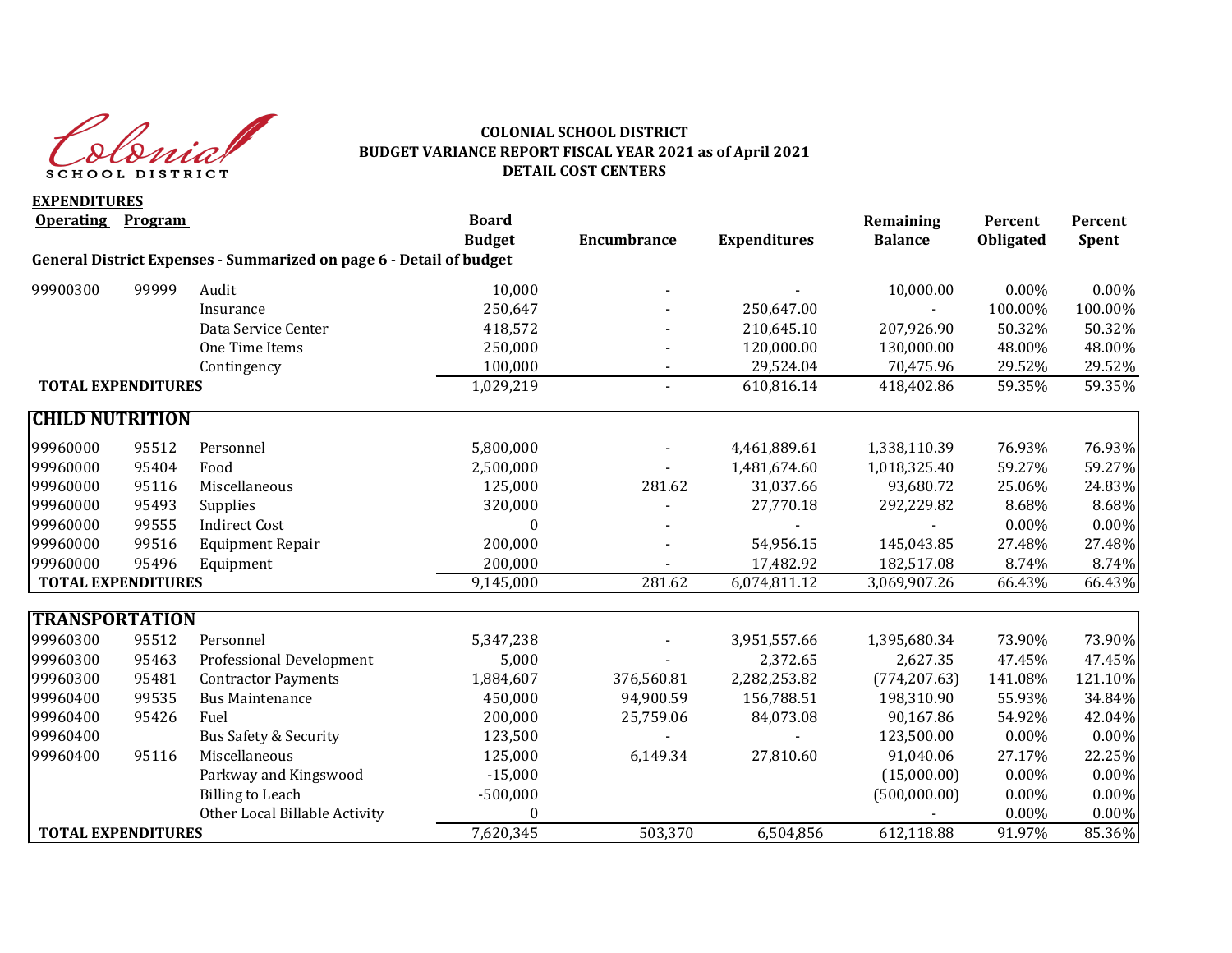# **JOHN G. LEACH - Summarized on page 8 - Detail of budget**

| 9340427A                  | 99999 | Southern Integration Program     | 18,132     | 1,075.14  | 14,832.81    | 2,224.05     | 87.73%   | 81.80%   |
|---------------------------|-------|----------------------------------|------------|-----------|--------------|--------------|----------|----------|
| 9340474A                  | 99999 | George Read Integration Program  | 26,234     | 10,687.94 | 4,567.82     | 10,978.24    | 58.15%   | 17.41%   |
| 9340490A                  | 99999 | William Penn Integration Program | 17,360     |           | 2,401.44     | 14,958.56    | 13.83%   | 13.83%   |
| 9340522A                  | 99999 | <b>Wallin Adult Integration</b>  | 19,575     |           |              | 19,575.00    | $0.00\%$ | $0.00\%$ |
| 9340514A                  | 99999 | Leach Principal's Budget         | 72.761     | 488.34    | 27,953.65    | 44.319.01    | 39.09%   | 38.42%   |
| 9340514A                  | 95254 | <b>Vocational Expenses</b>       | 5,400      | 1,776.90  | 625.39       | 2.997.71     | 44.49%   | 11.58%   |
| 9340514A                  | 99545 | <b>Related Services</b>          | 9,000      | 3,777.00  |              | 5,223.00     | 41.97%   | $0.00\%$ |
| 9340514A                  | 99546 | <b>Assistive Technology</b>      | 10,800     |           | 8,950.69     | 1,849.31     | 82.88%   | 82.88%   |
| 9340514A                  | 95468 | Summer School                    | 9,000      |           |              | 9,000.00     | $0.00\%$ | $0.00\%$ |
| 99900300                  | 95228 | Substitutes                      | 15,000     |           | 6.924.79     | 8.075.21     | 46.17%   | 46.17%   |
| 99900300                  | 99999 | General (Incl. Transportation)   | 845.000    | 8,487.41  | 25.847.43    | 810.665.16   | 4.06%    | 3.06%    |
| 99940200                  | 99999 | <b>Division I Salaries</b>       | 8,730,936  |           | 6,878,891.53 | 1,852,044.47 | 78.79%   | 78.79%   |
| 99940400                  | 99999 | Local Salaries & Benefits        | 3,826,065  | 49.281.66 | 3,245,763.38 | 531,019.96   | 86.12%   | 84.83%   |
| 99960200                  | 95419 | Energy/Utilities                 | 28.800     | 21.301.62 | 28.904.99    | (21, 406.61) | 174.33%  | 100.36%  |
| 99970200                  | 99999 | Minor Capital                    | 10,158     |           |              | 10,158.00    | $0.00\%$ | $0.00\%$ |
| <b>TOTAL EXPENDITURES</b> |       |                                  | 13,644,221 | 96,876    | 10,245,664   | 3,301,681.07 | 75.80%   | 75.09%   |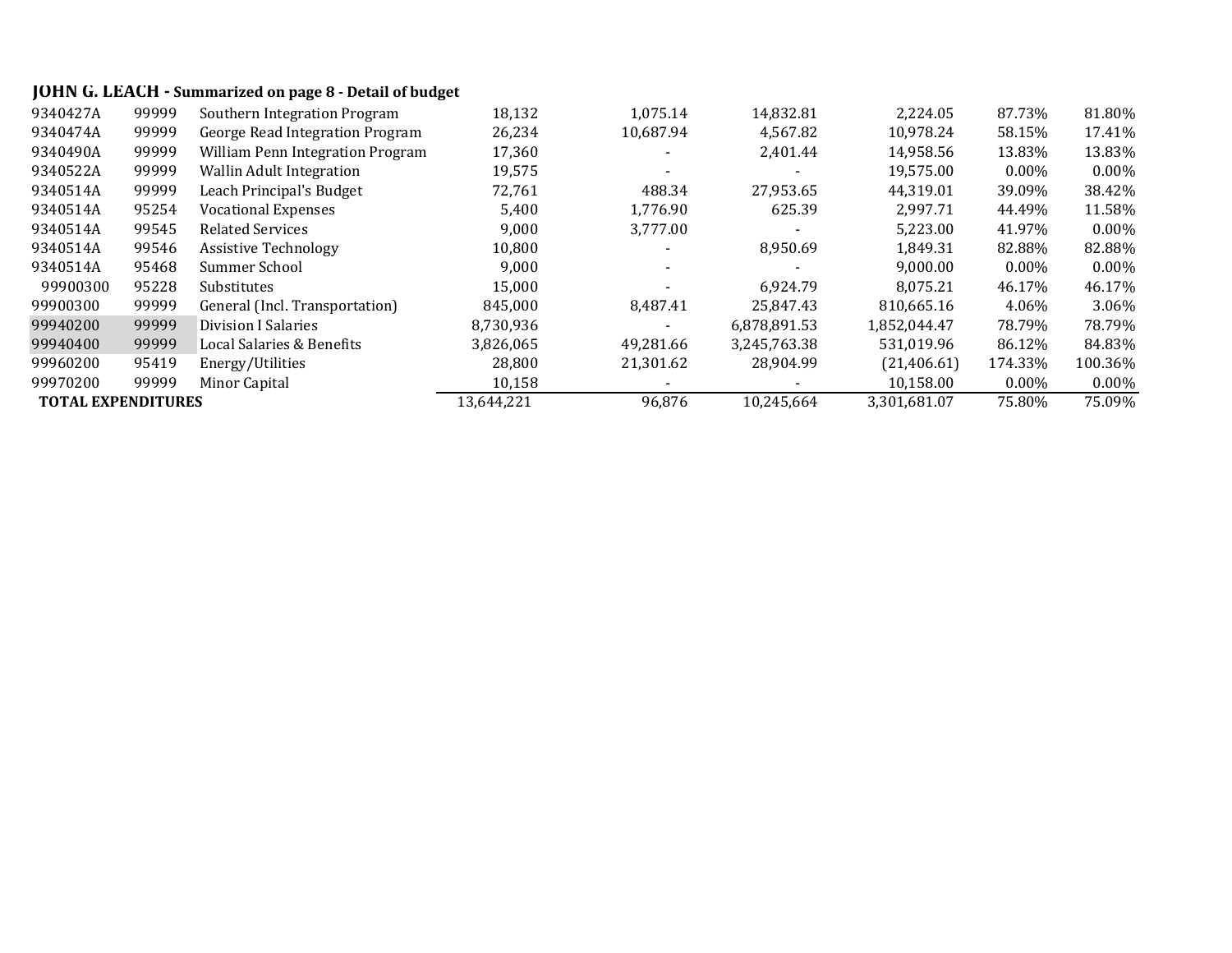Colonial SCHOOL DISTRICT

### **COLONIAL SCHOOL DISTRICT BUDGET VARIANCE REPORT FISCAL YEAR 2021 as of April 2021 LOCAL TAX COLLECTIONS**

|                        | <b>Current</b> | <b>Debt</b>    |                |              |
|------------------------|----------------|----------------|----------------|--------------|
| Month                  | <b>Expense</b> | <b>Service</b> | <b>Tuition</b> | <b>MCI</b>   |
| July                   | 113,467.14     | 11,918.26      | 27,538.37      | 6,347.27     |
| August                 | 1,379,263.70   | 109,118.06     | 278,944.10     | 67,554.34    |
| September              | 5,625,354.33   | 503,429.41     | 1,289,557.76   | 312,125.42   |
| October                | 38,887,652.54  | 3,481,066.55   | 8,927,962.78   | 2,160,179.19 |
| November               | 553,984.40     | 47,260.97      | 120,639.55     | 29,228.32    |
| December               | 221,914.33     | 19,766.05      | 49,894.39      | 12,126.58    |
| January                | 497,688.34     | 53,561.45      | 136,222.49     | 33,037.82    |
| February               | 323,948.16     | 42,301.66      | 107,502.64     | 26,078.12    |
| March                  | 295,745.71     | 32,007.29      | 80,875.13      | 19,650.71    |
| April                  | 123,981.25     | 11,230.56      | 27,994.17      | 6,828.28     |
| May                    |                |                |                |              |
| June                   |                |                |                |              |
| Transfers to Leach     |                |                |                |              |
| Sr Citizen Prop Relief |                |                |                |              |
| <b>Total Collected</b> | 48,022,999.90  | 4,311,660.26   | 11,047,131.38  | 2,673,156.05 |
| <b>Budget</b>          | 48,254,989     | 4,384,546      | 11,248,629     | 3,181,063    |
| % Collected            | 99.52%         | 98.34%         | 98.21%         | 84.03%       |

Receipts are recorded in the month in which they are received.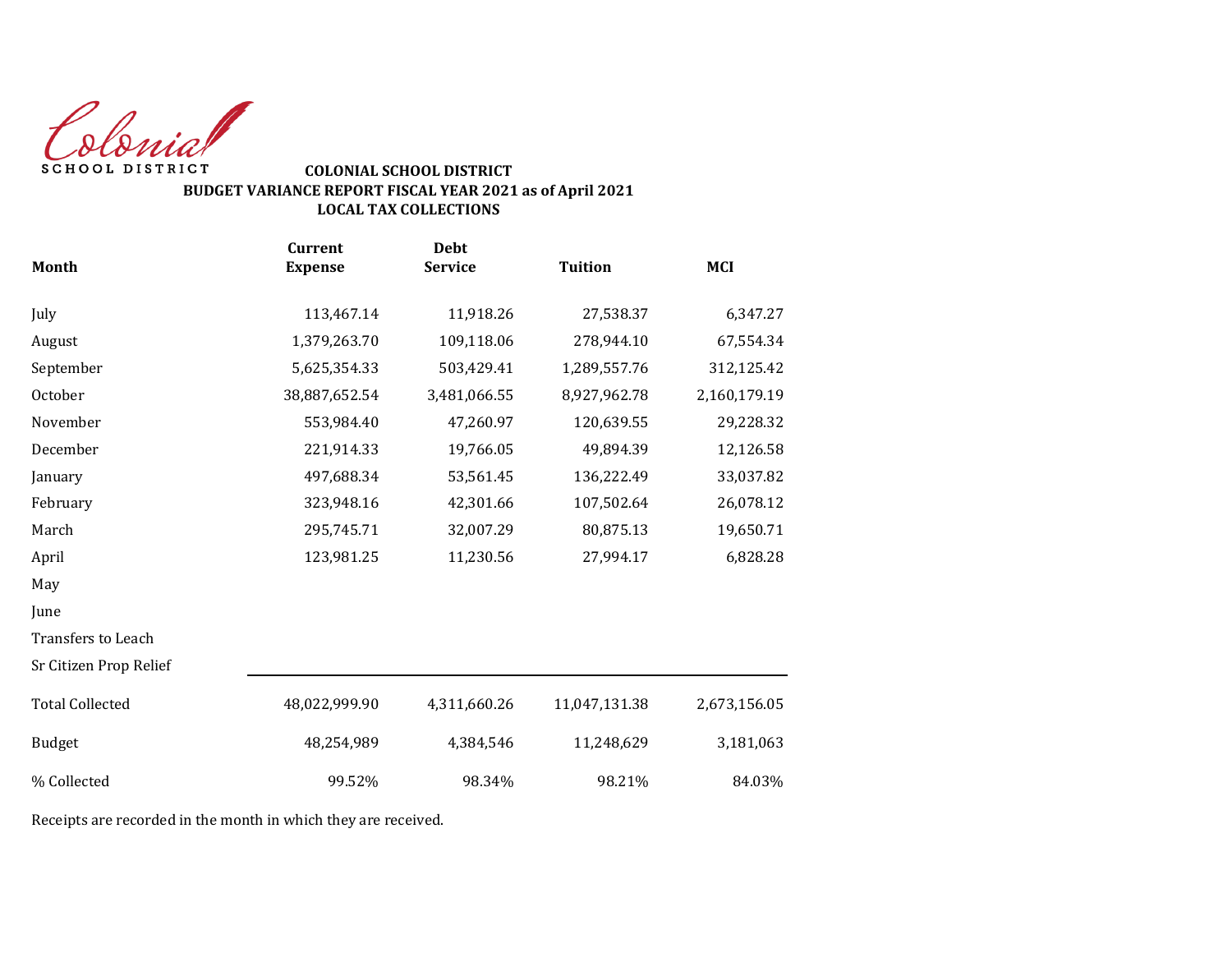

#### **COLONIAL SCHOOL DISTRICT COMPARISON OF LOCAL FUND PROPERTY TAX RECEIPTS FOR CURRENT OPERATIONS WITH THE PRIOR TWO FISCAL YEARS**

| <b>Month</b>                | <b>Fiscal Year 2019</b> | <b>Fiscal Year 2020</b> | <b>Fiscal Year 2021</b> |
|-----------------------------|-------------------------|-------------------------|-------------------------|
| July                        | 77,195.64               | 28,036.81               | 113,467.14              |
| August                      | 551,051.59              | 979,008.51              | 1,379,263.70            |
| September                   | 5,042,786.51            | 6,045,626.70            | 5,625,354.33            |
| October                     | 39,470,274.25           | 38,434,095.70           | 38,887,652.54           |
| November                    | 973,592.92              | 649,865.52              | 553,984.40              |
| December                    | 356,878.57              | 277,872.51              | 221,914.33              |
| January                     | 195,603.77              | 170,989.00              | 497,688.34              |
| February                    | 134,265.50              | 159,408.88              | 323,948.16              |
| March                       | 241,167.37              | 272,063.86              | 295,745.71              |
| April                       | 129,089.72              | 93,456.86               | 123,981.25              |
| May                         | 98,109.95               | 107,775.26              |                         |
| June                        | 97,336.04               | 104,933.93              |                         |
| Senior Citizens' Tax Rebate | 1,130,131.81            | 1,137,985.58            |                         |
| Year To Date Receipts       | \$48,497,483.64         | 48,461,119.12           | 48,022,999.90           |
| Projected Tax Receipts      | \$46,281,607            | \$47,084,564            | 48,254,989              |
| % of Annual Tax Collections | 104.79%                 | 102.92%                 | 99.52%                  |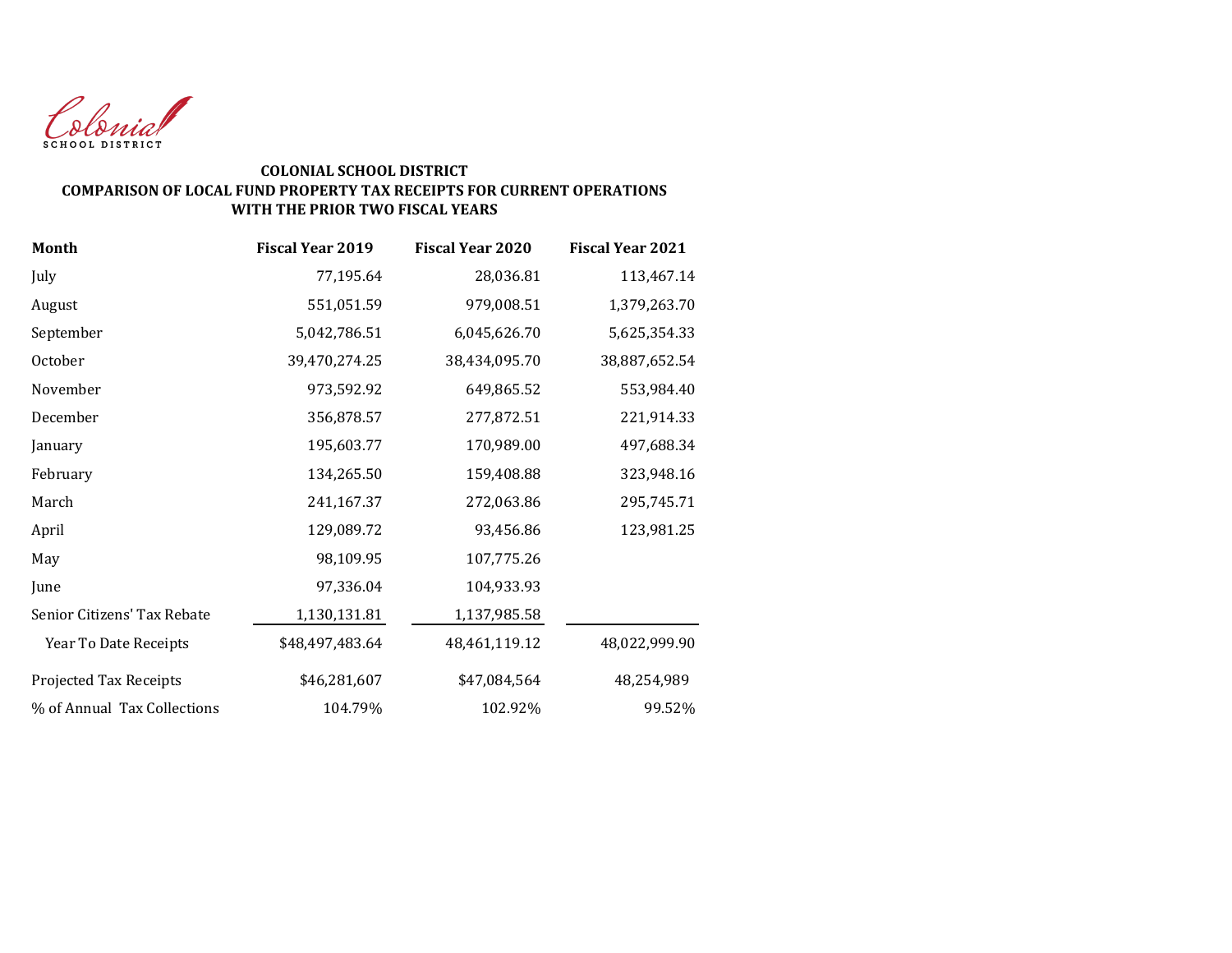Christ **SCHOOL DISTRICT** 

#### **COLONIAL SCHOOL DISTRICT BUDGET VARIANCE REPORT FISCAL YEAR 2021 as of April 2021 CREDIT CARD PURCHASES**

Credit cards are issued to Colonial employees under special circumstances and only with the approval of the CFO and Superintendent. Cards are used when Purchase orders and/or checks are not accepted or feasible and for travel.

|                                | <b>Name</b>              | <b>Trans Date</b> | <b>Merchant</b>                     | Amount         | <b>Description</b>          |
|--------------------------------|--------------------------|-------------------|-------------------------------------|----------------|-----------------------------|
| Maintenance/Facilities         | Amoroso, Lisa Marie      |                   | 4/23/2021 HVAC DISTRIBUTORS INC     | \$<br>1,138.06 | Supplies                    |
| <b>Nutrition Supervisor</b>    | Angelucci, A Paula       |                   | 4/12/2021 RESTAURANTSTORE.COM       | \$             | 600.57 Supplies             |
|                                | Angelucci, A Paula       |                   | 4/16/2021 RESTAURANTSTORE.COM       | \$<br>1,727.87 | Supplies                    |
|                                | Angelucci, A Paula       |                   | 4/12/2021 AMAZON.COM*172G90Q73      | \$             | 119.85 Supplies             |
| <b>Chief Financial Officer</b> | Falcon, Emily M.         |                   | 4/7/2021 DOCSKETCH E-SIGNATURE      | \$             | 270.00 E signature software |
| <b>Business Office</b>         | Lockley, Jazmine La'rell |                   | 4/20/2021 AEP CONNECTIONS LLC       | \$             | 950.00 Registration         |
| (Districtwide travel)          | Lockley, Jazmine La'rell |                   | 4/15/2021 PAYPAL *DASP DASP         | \$<br>59.00    | Registration                |
|                                | Lockley, Jazmine La'rell |                   | 4/19/2021 NURSECE4LESS CON ED       | \$<br>59.00    | Registration                |
|                                | Lockley, Jazmine La'rell | 4/15/2021 NILD    |                                     | \$<br>612.00   | Registration                |
| <b>Business Office</b>         | Miller, Cindy L          |                   | 4/22/2021 SSC - MIDDLETOWN, DE SERV | \$<br>154.39   | Supplies                    |
| (Districtwide purchases)       | Miller, Cindy L          |                   | 3/31/2021 FACEBK VAHT647ZW2         | \$<br>32.19    | Marketing                   |
|                                | Miller, Cindy L          |                   | 3/31/2021 FACEBK ZRTXUZSS92         | \$<br>5.77     | Marketing                   |
|                                | Miller, Cindy L          |                   | 4/21/2021 PROJECT LEAD THE WAY, INC | \$<br>2,400.00 | <b>Engineering Supplies</b> |
|                                | Miller, Cindy L          |                   | 4/14/2021 STICKER MULE              | \$<br>235.00   | Supplies                    |
|                                | Miller, Cindy L          |                   | 4/26/2021 STICKER MULE              | \$<br>680.00   | Supplies                    |
|                                | Miller, Cindy L          | 4/2/2021 INDEED   |                                     | \$             | 312.38 Recruiting           |
|                                | Miller, Cindy L          |                   | 4/4/2021 ADOBE *800-833-6687        | \$<br>359.88   | Software                    |
|                                | Miller, Cindy L          |                   | 4/1/2021 EMA*EMMA EMAIL MARKETING   | \$<br>132.00   | Marketing                   |
|                                | Miller, Cindy L          |                   | 3/29/2021 DDOE EDUCATOR CONFERENCE  | \$<br>75.00    | Registration                |
|                                | Miller, Cindy L          | 3/31/2021 TIME.LY |                                     | \$<br>179.88   | Supplies                    |
|                                | Miller, Cindy L          |                   | 3/31/2021 INTERNATIONAL TRANSACTION | \$<br>2.70     | <b>Transaction fee</b>      |
| <b>Business Office</b>         | Papanicolas, Leslie Fay  |                   | 4/22/2021 STAPLES DIRECT            | \$<br>161.97   | Supplies                    |
| (Districtwide purchases)       | Papanicolas, Leslie Fay  |                   | 4/9/2021 FLAMINGO GARDENS           | \$<br>450.00   |                             |
| <b>Technology Supervisor</b>   | Smallwood, Philip Lee    |                   | 4/14/2021 SMARTSIGN                 | \$             | 4,700.00 Supplies           |
|                                | Smallwood, Philip Lee    |                   | 4/1/2021 DIGITALOCEAN.COM           | \$             | 57.56 Website               |
|                                | Smallwood, Philip Lee    |                   | 4/19/2021 AMZN MKTP US*2Q8PF1YA0    | \$<br>2,432.55 | Supplies                    |
|                                | Smallwood, Philip Lee    |                   | 4/20/2021 AMZN MKTP US*0M13A5YI3    | \$             | 98.80 Supplies              |
|                                |                          |                   | <b>TOTAL</b>                        | \$18,006.42    |                             |